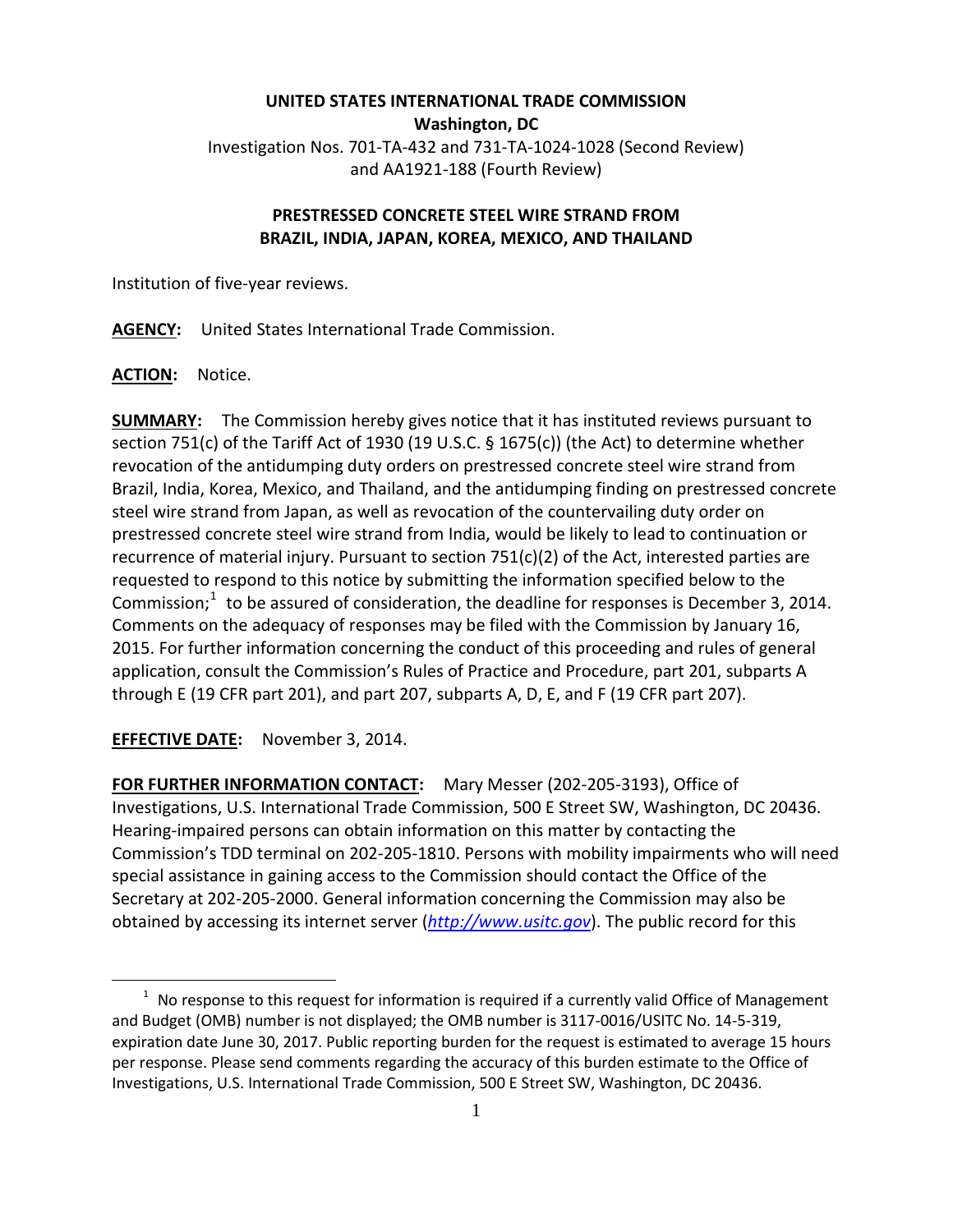proceeding may be viewed on the Commission's electronic docket (EDIS) at *[http://edis.usitc.gov](http://edis.usitc.gov/)*. **SUPPLEMENTARY INFORMATION:**

**Background.**-- On December 8, 1978, the Department of the Treasury issued an antidumping finding on imports of prestressed concrete steel wire strand from Japan (43 FR 57599). Following five-year reviews by Commerce and the Commission, effective February 3, 1999, Commerce issued a continuation of the antidumping duty order on imports of prestressed concrete steel wire strand from Japan (64 FR 40554, July 27, 1999). Following second five-year reviews by Commerce and the Commission, effective June 25, 2004, Commerce issued a continuation of the antidumping duty order on imports of prestressed concrete steel wire strand from Japan (69 FR 35584). On January 28, 2004, the Department of Commerce issued antidumping duty orders on imports of prestressed concrete steel wire strand from Brazil, India, Korea, Mexico, and Thailand (69 FR 4109–4113). On February 4, 2004, the Department of Commerce issued a countervailing duty order on imports of prestressed concrete steel wire strand from India (69 FR 5319). Following the third five-year review of the finding on imports of prestressed concrete steel wire strand from Japan and the first five-year reviews of the orders on imports of prestressed concrete steel wire strand from Brazil, India, Korea, Mexico, and Thailand by Commerce and the Commission, effective December 11, 2009, Commerce issued a continuation of the antidumping duty orders on prestressed concrete steel wire strand from Brazil, India, Korea, Mexico, and Thailand, and the antidumping finding on prestressed concrete steel wire strand from Japan, as well as the countervailing duty order on prestressed concrete steel wire strand from India (74 FR 65739). The Commission is now conducting a fourth review of the antidumping finding concerning Japan and a second review of the orders concerning Brazil, India, Korea, Mexico, and Thailand to determine whether revocation would be likely to lead to continuation or recurrence of material injury to the domestic industry within a reasonably foreseeable time. It will assess the adequacy of interested party responses to this notice of institution to determine whether to conduct full or expedited reviews. The Commission's determinations in any expedited reviews will be based on the facts available, which may include information provided in response to this notice.

**Definitions.**--The following definitions apply to these reviews:

- (1) *Subject Merchandise* is the class or kind of merchandise that is within the scope of the five-year reviews, as defined by the Department of Commerce.
- (2) The *Subject Countries* in these reviews are Brazil, India, Japan, Korea, Mexico, and Thailand.
- (3) The *Domestic Like Product* is the domestically produced product or products which are like, or in the absence of like, most similar in characteristics and uses with, the *Subject Merchandise*. In its expedited first and second five-year reviews of the antidumping duty order concerning Japan, the Commission found that the appropriate definition of the *Domestic Like Product* was the same as Commerce's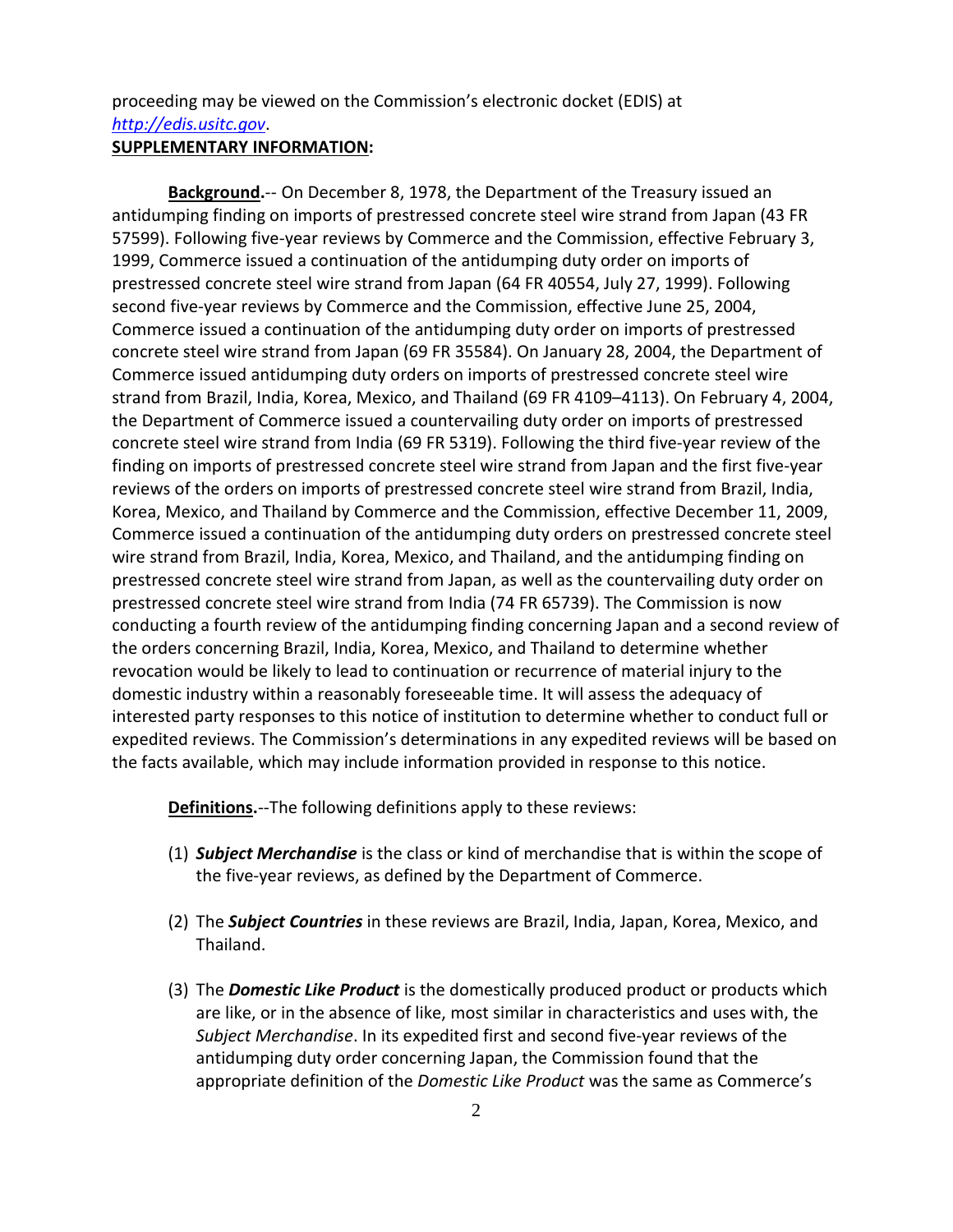scope: all steel wire strand, other than alloy steel, not galvanized, which has been stress-relieved and is suitable for use in prestressed concrete. The Commission did not make a like product determination in its original determination concerning Japan. In its original determinations concerning Brazil, India, Korea, Mexico, and Thailand, the Commission found the *Domestic Like Product* to be all prestressed concrete steel wire strand co-extensive with Commerce's scope, that is, steel strand produced from wire of non-stainless, non-galvanized steel that is suitable for use in prestressed concrete (both pre-tensioned and post-tensioned) applications and that encompasses covered and uncovered strand and all types, grades, and diameters of prestressed concrete steel wire strand. In its most recent full five-year review determinations, the Commission defined the *Domestic Like Product* to encompass steel strand produced from wire of non-stainless, non-galvanized steel, which is suitable for use in prestressed concrete (both pre-tensioned and post-tensioned) applications and that encompasses covered and uncovered strand and all types, grades, and diameters of prestressed concrete steel wire strand.

- (4) The *Domestic Industry* is the U.S. producers as a whole of the *Domestic Like Product*, or those producers whose collective output of the *Domestic Like Product* constitutes a major proportion of the total domestic production of the product. In its original determination and its expedited first and second reviews of the antidumping duty order concerning Japan, the Commission defined the *Domestic Industry* as all producers of prestressed concrete steel wire strand. Likewise, in its original determinations concerning Brazil, India, Korea, Mexico, and Thailand, the Commission found the *Domestic Industry* to be all producers of prestressed concrete steel wire strand. The Commission also determined that plastic coating did not constitute sufficient production-related activity to qualify coaters as members of the domestic industry producing prestressed concrete steel wire strand. In its most recent full five-year review determinations, the Commission defined the *Domestic Industry* to include all producers of the *Domestic Like Product*.
- (5) An *Importer* is any person or firm engaged, either directly or through a parent company or subsidiary, in importing the *Subject Merchandise* into the United States from a foreign manufacturer or through its selling agent.

**Participation in the proceeding and public service list.**--Persons, including industrial users of the *Subject Merchandise* and, if the merchandise is sold at the retail level, representative consumer organizations, wishing to participate in the proceeding as parties must file an entry of appearance with the Secretary to the Commission, as provided in section 201.11(b)(4) of the Commission's rules, no later than 21 days after publication of this notice in the *Federal Register*. The Secretary will maintain a public service list containing the names and addresses of all persons, or their representatives, who are parties to the proceeding.

Former Commission employees who are seeking to appear in Commission five-year reviews are advised that they may appear in a review even if they participated personally and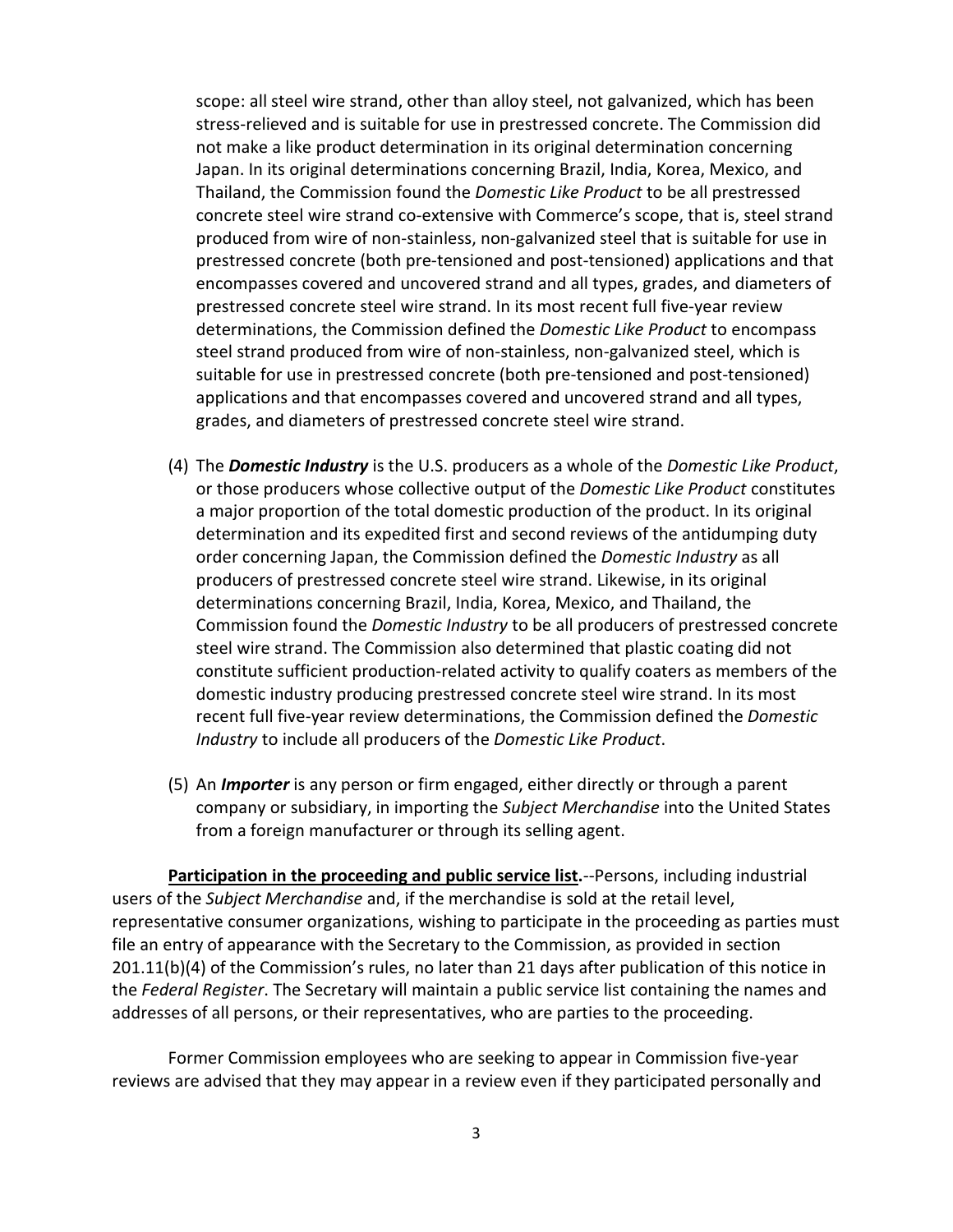substantially in the corresponding underlying original investigation or an earlier review of the same underlying investigation. The Commission's designated agency ethics official has advised that a five-year review is not the same particular matter as the underlying original investigation, and a five-year review is not the same particular matter as an earlier review of the same underlying investigation for purposes of 18 U.S.C. § 207, the post employment statute for Federal employees, and Commission rule 201.15(b) (19 CFR § 201.15(b)), 79 FR 3246 (Jan. 17, 2014), 73 FR 24609 (May 5, 2008). Consequently, former employees are not required to seek Commission approval to appear in a review under Commission rule 19 CFR § 201.15, even if the corresponding underlying original investigation or an earlier review of the same underlying investigation was pending when they were Commission employees. For further ethics advice on this matter, contact Carol McCue Verratti, Deputy Agency Ethics Official, at 202-205-3088.

**Limited disclosure of business proprietary information (BPI) under an administrative protective order (APO) and APO service list.**--Pursuant to section 207.7(a) of the Commission's rules, the Secretary will make BPI submitted in this proceeding available to authorized applicants under the APO issued in the proceeding, provided that the application is made no later than 21 days after publication of this notice in the *Federal Register*. Authorized applicants must represent interested parties, as defined in 19 U.S.C. § 1677(9), who are parties to the proceeding. A separate service list will be maintained by the Secretary for those parties authorized to receive BPI under the APO.

**Certification.**--Pursuant to section 207.3 of the Commission's rules, any person submitting information to the Commission in connection with this proceeding must certify that the information is accurate and complete to the best of the submitter's knowledge. In making the certification, the submitter will be deemed to consent, unless otherwise specified, for the Commission, its employees, and contract personnel to use the information provided in any other reviews or investigations of the same or comparable products which the Commission conducts under Title VII of the Act, or in internal audits and investigations relating to the programs and operations of the Commission pursuant to 5 U.S.C. Appendix 3.

**Written submissions.**--Pursuant to section 207.61 of the Commission's rules, each interested party response to this notice must provide the information specified below. The deadline for filing such responses is December 3, 2014. Pursuant to section 207.62(b) of the Commission's rules, eligible parties (as specified in Commission rule 207.62(b)(1)) may also file comments concerning the adequacy of responses to the notice of institution and whether the Commission should conduct expedited or full reviews. The deadline for filing such comments is January 16, 2015. All written submissions must conform with the provisions of sections 201.8 and 207.3 of the Commission's rules and any submissions that contain BPI must also conform with the requirements of sections 201.6 and 207.7 of the Commission's rules. Please be aware that the Commission's rules with respect to filing have changed. The most recent amendments took effect on July 25, 2014. *See* 79 Fed. Reg. 35920 (June 25, 2014), and the revised Commission Handbook on E-filing, available from the Commission's website at [http://edis.usitc.gov.](http://edis.usitc.gov/) Also, in accordance with sections 201.16(c) and 207.3 of the Commission's rules, each document filed by a party to the proceeding must be served on all other parties to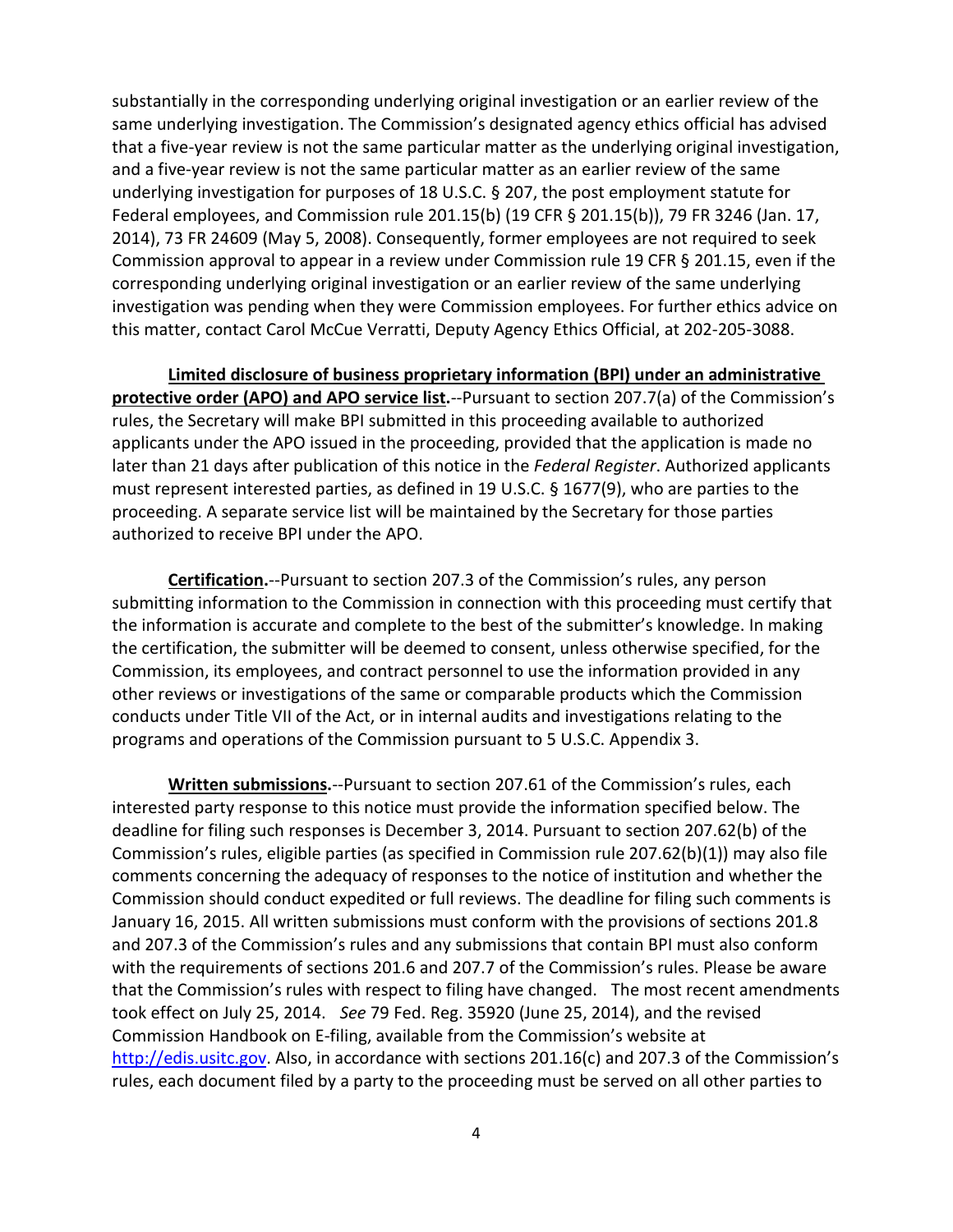the proceeding (as identified by either the public or APO service list as appropriate), and a certificate of service must accompany the document (if you are not a party to the proceeding you do not need to serve your response).

**Inability to provide requested information.**--Pursuant to section 207.61(c) of the Commission's rules, any interested party that cannot furnish the information requested by this notice in the requested form and manner shall notify the Commission at the earliest possible time, provide a full explanation of why it cannot provide the requested information, and indicate alternative forms in which it can provide equivalent information. If an interested party does not provide this notification (or the Commission finds the explanation provided in the notification inadequate) and fails to provide a complete response to this notice, the Commission may take an adverse inference against the party pursuant to section 776(b) of the Act (19 U.S.C. § 1677e(b)) in making its determinations in the reviews.

**INFORMATION TO BE PROVIDED IN RESPONSE TO THIS NOTICE OF INSTITUTION:** If you are a domestic producer, union/worker group, or trade/business association; import/export *Subject Merchandise* from more than one *Subject Country*; or produce *Subject Merchandise* in more than one *Subject Country*, you may file a single response. If you do so, please ensure that your response to each question includes the information requested for each pertinent *Subject Country.* As used below, the term "firm" includes any related firms.

- (1) The name and address of your firm or entity (including World Wide Web address) and name, telephone number, fax number, and E-mail address of the certifying official.
- (2) A statement indicating whether your firm/entity is a U.S. producer of the *Domestic Like Product*, a U.S. union or worker group, a U.S. importer of the *Subject Merchandise*, a foreign producer or exporter of the *Subject Merchandise*, a U.S. or foreign trade or business association, or another interested party (including an explanation). If you are a union/worker group or trade/business association, identify the firms in which your workers are employed or which are members of your association.
- (3) A statement indicating whether your firm/entity is willing to participate in this proceeding by providing information requested by the Commission.
- (4) A statement of the likely effects of the revocation of the finding/orders on the *Domestic Industry* in general and/or your firm/entity specifically. In your response, please discuss the various factors specified in section 752(a) of the Act (19 U.S.C. § 1675a(a)) including the likely volume of subject imports, likely price effects of subject imports, and likely impact of imports of *Subject Merchandise* on the *Domestic Industry*.
- (5) A list of all known and currently operating U.S. producers of the *Domestic Like Product*. Identify any known related parties and the nature of the relationship as defined in section 771(4)(B) of the Act (19 U.S.C. § 1677(4)(B)).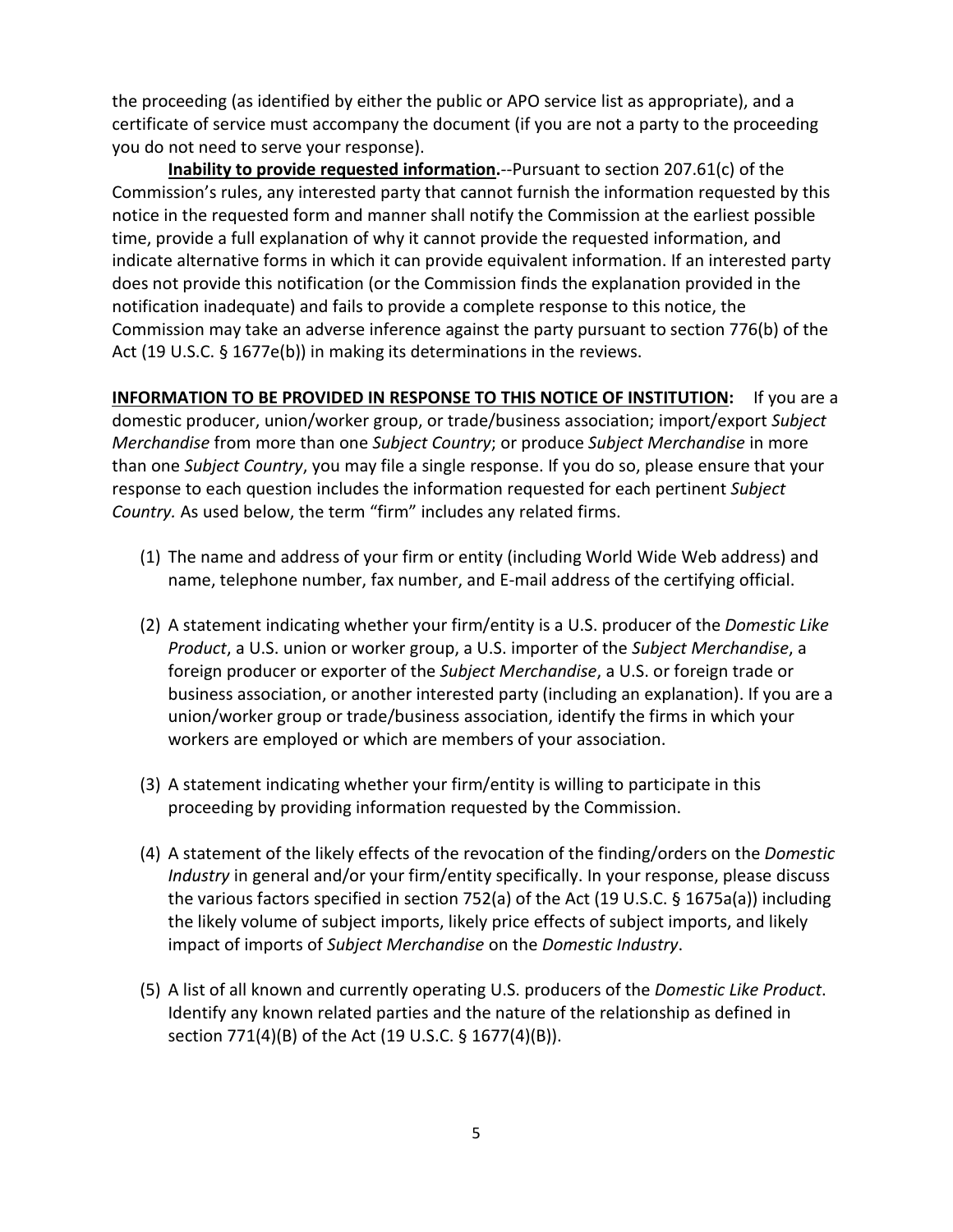- (6) A list of all known and currently operating U.S. importers of the *Subject Merchandise* and producers of the *Subject Merchandise* in each *Subject Country* that currently export or have exported *Subject Merchandise* to the United States or other countries after 2008.
- (7) A list of 3-5 leading purchasers in the U.S. market for the *Domestic Like Product* and the *Subject Merchandise* (including street address, World Wide Web address, and the name, telephone number, fax number, and E-mail address of a responsible official at each firm).
- (8) A list of known sources of information on national or regional prices for the *Domestic Like Product* or the *Subject Merchandise* in the U.S. or other markets.
- (9) If you are a U.S. producer of the *Domestic Like Product*, provide the following information on your firm's operations on that product during calendar year 2013, except as noted (report quantity data in pounds and value data in U.S. dollars, f.o.b. plant). If you are a union/worker group or trade/business association, provide the information, on an aggregate basis, for the firms in which your workers are employed/which are members of your association.
	- (a) Production (quantity) and, if known, an estimate of the percentage of total U.S. production of the *Domestic Like Product* accounted for by your firm's(s') production;
	- (b) Capacity (quantity) of your firm to produce the *Domestic Like Product* (i.e., the level of production that your establishment(s) could reasonably have expected to attain during the year, assuming normal operating conditions (using equipment and machinery in place and ready to operate), normal operating levels (hours per week/weeks per year), time for downtime, maintenance, repair, and cleanup, and a typical or representative product mix);
	- (c) the quantity and value of U.S. commercial shipments of the *Domestic Like Product* produced in your U.S. plant(s);
	- (d) the quantity and value of U.S. internal consumption/company transfers of the *Domestic Like Product* produced in your U.S. plant(s); and
	- (e) the value of (i) net sales, (ii) cost of goods sold (COGS), (iii) gross profit, (iv) selling, general and administrative (SG&A) expenses, and (v) operating income of the *Domestic Like Product* produced in your U.S. plant(s) (include both U.S. and export commercial sales, internal consumption, and company transfers) for your most recently completed fiscal year (identify the date on which your fiscal year ends).
- (10) If you are a U.S. importer or a trade/business association of U.S. importers of the *Subject Merchandise* from any *Subject Country*, provide the following information on your firm's(s') operations on that product during calendar year 2013 (report quantity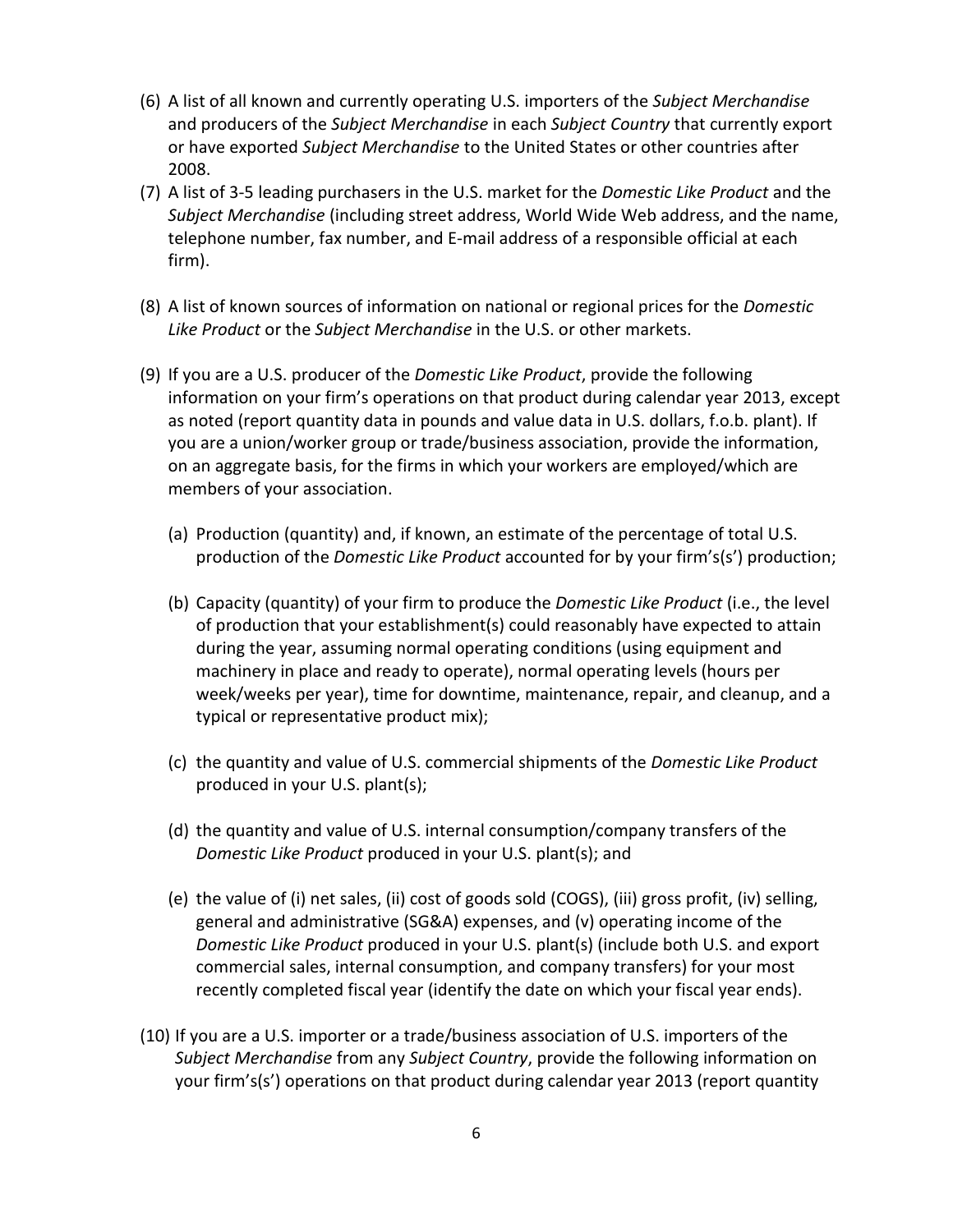data in pounds and value data in U.S. dollars). If you are a trade/business association, provide the information, on an aggregate basis, for the firms which are members of your association.

- (a) The quantity and value (landed, duty-paid but not including antidumping or countervailing duties) of U.S. imports and, if known, an estimate of the percentage of total U.S. imports of *Subject Merchandise* from each *Subject Country* accounted for by your firm's(s') imports;
- (b) the quantity and value (f.o.b. U.S. port, including antidumping and/or countervailing duties) of U.S. commercial shipments of *Subject Merchandise* imported from each *Subject Country*; and
- (c) the quantity and value (f.o.b. U.S. port, including antidumping and/or countervailing duties) of U.S. internal consumption/company transfers of *Subject Merchandise* imported from each *Subject Country*.
- (11) If you are a producer, an exporter, or a trade/business association of producers or exporters of the *Subject Merchandise* in any *Subject Country*, provide the following information on your firm's(s') operations on that product during calendar year 2013 (report quantity data in pounds and value data in U.S. dollars, landed and duty-paid at the U.S. port but not including antidumping or countervailing duties). If you are a trade/business association, provide the information, on an aggregate basis, for the firms which are members of your association.
	- (a) Production (quantity) and, if known, an estimate of the percentage of total production of *Subject Merchandise* in each *Subject Country* accounted for by your firm's(s') production;
	- (b) Capacity (quantity) of your firm(s) to produce the *Subject Merchandise* in each *Subject Country* (i.e., the level of production that your establishment(s) could reasonably have expected to attain during the year, assuming normal operating conditions (using equipment and machinery in place and ready to operate), normal operating levels (hours per week/weeks per year), time for downtime, maintenance, repair, and cleanup, and a typical or representative product mix); and
	- (c) the quantity and value of your firm's(s') exports to the United States of *Subject Merchandise* and, if known, an estimate of the percentage of total exports to the United States of *Subject Merchandise* from each *Subject Country* accounted for by your firm's(s') exports.
- (12) Identify significant changes, if any, in the supply and demand conditions or business cycle for the *Domestic Like Product* that have occurred in the United States or in the